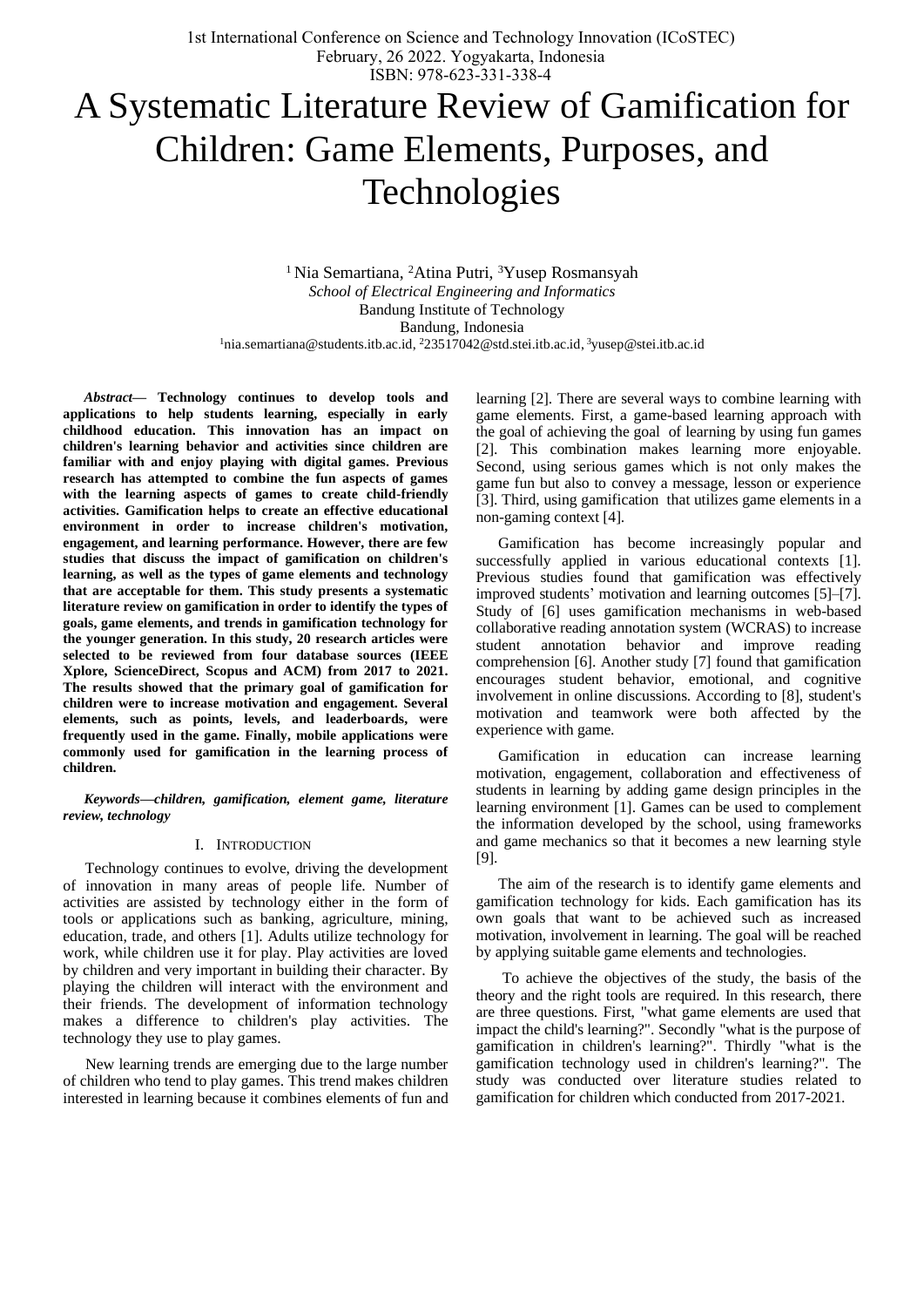## II. RESEARCH METHODOLOGY

Systematic literature review (SLR) is a secondary study of a research topic or problem. The SLR is has four main activities: clarifying research questions; identify and explain related research; systematically assess research reports and combine the results into related statements, and determine the evidence in accordance with those obtained from research [10]. The purposes of SLR is to recognize, classify, synthesis analysis of the state of study and advance learning [11].

There are several steps in literature review process. First, determine the search keywords and source of the research article in this study. In this study, four research article sources are selected, namely Science Direct, IEEE Explorer, Scopus, and ACM Digital Library. The search process is assisted by "AND" and "OR" operators so that the search results are relevant to the research question. To limit the search, the "AND" operator is used to studies consisting of words registered in the particular quest index, the order is ignored, while to retrieve studies in which at least one term is in the specified quest index, the "OR" operator is used.

Second is to select research articles based on titles and abstracts that linked to gamification for children or gamification for education. Third is to arrange selected articles build upon research background, then to better understand, read the content and discussion described in detail. These results will be the basis for learning more and for proposing or evolving gamification for kids. Finally, the research questions about the purpose, element gamification, and gamification technology for children will be able answered by systematic literature review.

## A. Research Questions

A research question is needed in order to focus on the purpose of this study. Table I shows the list of research questions of this research.

TABLE I. LIST OF RESEARCH QUESTION

| <b>Research Question</b>       | <b>Motivation</b>                |
|--------------------------------|----------------------------------|
| RQ1-What are gamification      | Recognize parts of gamification  |
| elements that have an impact   | that have an impact<br>on        |
| on children's education?       | children's education.            |
| RQ2-What is the purpose of     | To find out the purpose of       |
| gamification<br>children<br>on | gamification<br>kid's<br>for     |
| education?                     | education.                       |
| RO3-What<br>kind<br>of         | To find out type of technologies |
| gamification<br>technologies   | commonly used in children's      |
| that is popular in children's  | education.                       |
| education?                     |                                  |

B. Searching Process

The search for research articles was taken out on predetermined database sources. The search usages predefined keywords. The following is the database source used.

- Scopus [\(https://www.scopus.com\)](https://www.scopus.com/)
- IEEE Xplore [\(https://ieeexplore.ieee.org\)](https://ieeexplore.ieee.org/)
- Science Direct [\(https://www.sciencedirect.com\)](https://www.sciencedirect.com/)
- ACM Digital Library [\(https://dl.acm.org\)](https://dl.acm.org/)

Keywords used in search must match with research question. Research articles can be obtained by entering a combination of keywords and boolean operators. Children AND (gamification or gamify education) is the primary logic of the search. Several keyword combinations are used to maximize the result of the primary logic. Some of the primary logical combinations are as follows:

- Children AND (gamification OR gamify education)
- (Children AND gamification) OR (children AND gamify education)
- (Children AND gamification) OR (children and educational gamification)

This search process is carried out into three steps. First, search one by one in the database sources mentioned by using the predetermined keyword combinations. Second, test the relevance of the paper to the research question by reading the title and abstract of the research paper. Prospective studies are the result of this process. Third, selected study candidates which answer the research question are read thoroughly. The results of the research are selected research that will be reviewed.

C. Result Finding

The method used in answering research questions is a search on a predetermined source database. Studies taken from database sources amounted to 1,508 papers. Table II shows the search results from the source database.

TABLE II. SEARCH RESULT FROM SOURCE DATABASE

| N <sub>O</sub> | <b>Source Database</b>     | <b>Result</b> |
|----------------|----------------------------|---------------|
|                | <b>Science Direct</b>      | 106           |
|                | <b>ACM</b> Digital Library | 509           |
| 3              | Scopus                     | 662           |
|                | <b>IEEE Xplore</b>         | 231           |
| Total          |                            | 1508          |

In this study, filtering the research article using inclusion and exclusion criteria. Eligibility or ineligibility of a study to be included in this study is determined by these criteria which are the limitations of this study. Everything that must be owned by the research is called the inclusion criteria and the factors that make a study do not meet the requirements of this study are called the exclusion criteria. These criteria can be seen in table III.

TABLE III. INCLUSION AND EXCLUSION CRITERIA

|             |                | Criteria                                    |  |
|-------------|----------------|---------------------------------------------|--|
|             | $_{11}$        | Papers written in English                   |  |
|             | I2             | Papers appertain to gamification elements   |  |
| Inclusion   |                | and technology for children                 |  |
|             | I3             | Full text articles                          |  |
|             | <b>I4</b>      | Papers in the form of journals<br><b>or</b> |  |
| proceedings |                |                                             |  |
|             | E1             | Book chapters, book papers, and thesis      |  |
|             | E2             | gamification elements and technology for    |  |
|             |                | children are not described in the abstract  |  |
| Exclusion   |                | in the paper                                |  |
|             | E <sub>3</sub> | Non-gamification related<br>for<br>papers   |  |
|             |                | children                                    |  |
|             | F4             | Similar articles from different database    |  |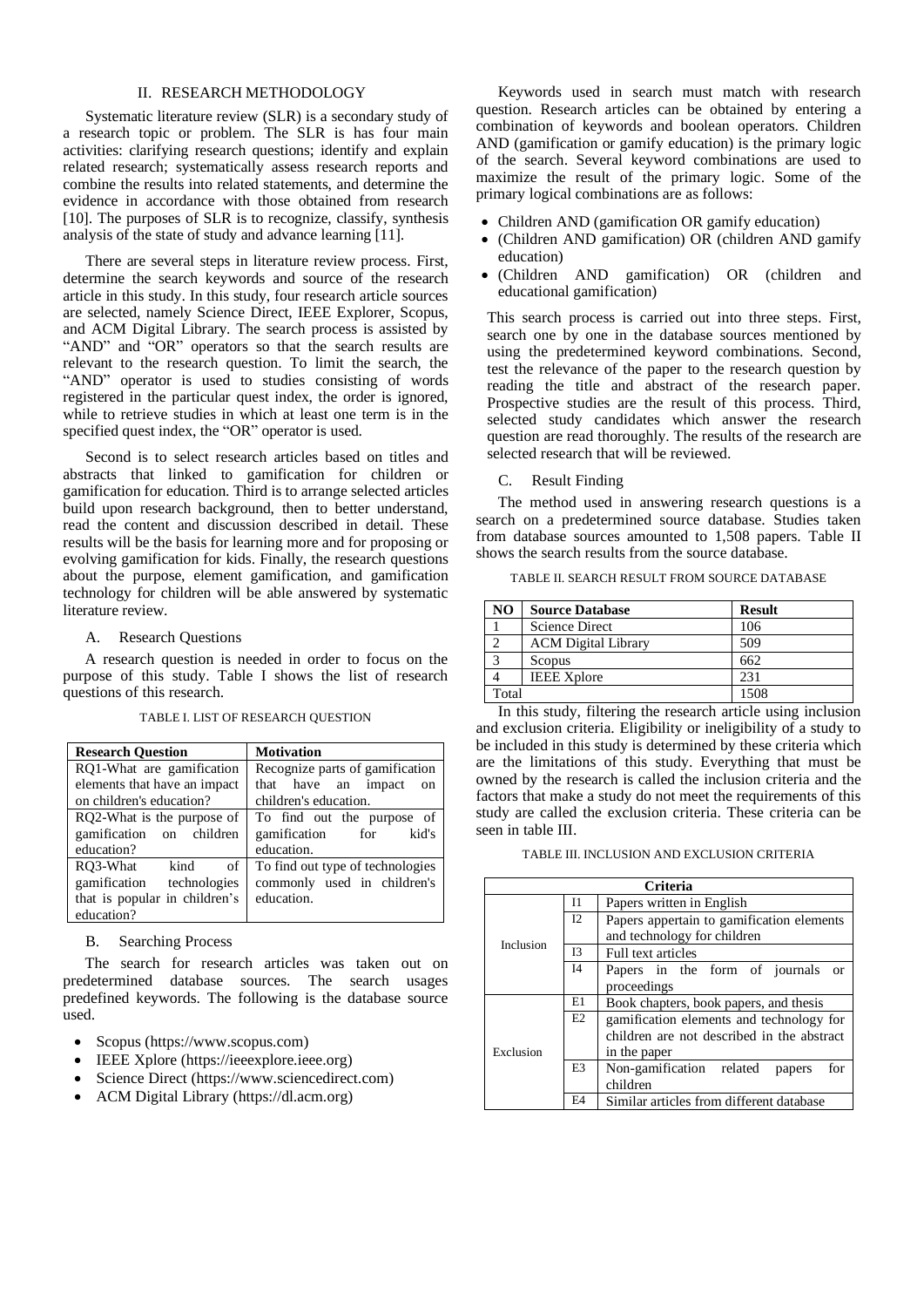

Fig. 1 Research article screening process

The research article screening process and the results of each screening process are shown in Figure 1. After filtering 1508 articles in accordance with the criteria of inclusion and exclusion in table III, 20 articles will be reviewed. The article will be read, analyzed, and mapped according to the research question. The distribution of the article can be seen in table IV.

TABLE IV AMOUNT OF ARTICLE AFTER SELECTION PROCESS

| NO. | <b>Publication Media</b> | Number of Articles |
|-----|--------------------------|--------------------|
|     | O1 Journal               |                    |
|     | O <sub>2</sub> Journal   |                    |
|     | O <sub>3</sub> Journal   |                    |
|     | Conference Proceeding    |                    |
|     | Total                    |                    |

#### D. Related Work

There are several studies about gamification for children. The first is the study of language, learning English using a mobile application for kindergarten, gamification keeps children motivated to learn English [12], another study uses points and rewards as game elements to motivate children to learn regional languages using mobile applications [13]. Second study about health, prevent obesity in children using mobile applications, game elements are used to provide intervention in obesity prevention activities in children [14][15], another study, family nutrition literacy for children aged 3-5 years using a web-based application, this gamification platform is quite interactive and easy for learning healthy eating [16]. During this pandemic, a gamification application was developed, namely the snake and ladder game to socialize health protocols to children. The government can use the application as a strategy for socializing health protocols for early childhood [17].

In 2017 [1] conducted a study which stated the need for a systematic program of experimental studies that mapped game elements for each group of students so that it was relevant to the learning objectives of the group, and the specific motivations of individual (group) students. Another gray area that needs to be addressed is how to avoid gamification events that are detrimental to learning. In 2020, [2] published a study that focused on the research methodology, the underlying theoretical model, the

gamification platform, the search for the most regularly used trends, participant preferences, and the most widely used game features in education. Student involvement and motivation, academic accomplishment, and social connectivity were recognized as learning outcomes and impact categories.

## III. RESULT STUDY

### A. *Element of Gamification on Children Learning*

Element games are the basis of gamification that describes the interaction of players to achieve the objectives of the game. Game element reviews on 20 papers based on game elements according to [18] i.e. point, levels, leaderboards, badges, progress, stories, feedback and rewards [18] which shown in Table VI. Element of gamification affect children learning. The results showed that point, levels, and leaderboards are the most widely used in children's learning.

Points in the game can be used as indicators to gain user performance, the more points the better the user's performance [19]. Levels show the progresses or achievements of users in completing the game [19]. Leaderboards mostly used to keep users motivated for completing the learning in a fun way [19]. Points, levels and leaderboards are also known as rewards [20]. The child's motivation to continue learning will also be triggered by the provision of rewards. Getting the highest rewards and highest points will make children feel smarter and try to continue to improve their learning skills[12].

In research [11] points, leaderboard, rewards, badges and levels are referred to as game mechanisms. The relationship between the game mechanism is used to change behavior in children with diabetes mellitus. Other studies have found that using points, levels, and rewards to achieve healthy challenges can improve the effectiveness of school-based obesity prevention interventions in primary school students. [14]. Finally, the application of gamification can improve performance, effectiveness and efficiency in changing children's eating patterns which have an impact on healthy eating habits for children with diabetes mellitus.

TABLE V. ELEMENT OF GAMIFICATION AFFECT CHILDREN'S LEARNING

| NO | Element        | Articles                             |
|----|----------------|--------------------------------------|
| 1  | Point          | [15][12] [19][21][13][22][23]        |
|    |                | [24][20][25][26][27][14][28][14]     |
| 2  | Levels         | [6][15][12]                          |
|    |                | [29][19][21][22][23][24][20][26][14] |
| 3  | Leaderboards   | $[6]$ [29][19][30][22]               |
|    |                | [20][26][27][14][31]                 |
| 4  | <b>Badges</b>  | [16][19][30][22] [28][31]            |
| 5  | Progress Bar   | $[16]$ [29][32][21]                  |
| 6  | Stories/themes | [32][26][28]                         |
| 7  | Feedback       | [6][32][21][24][27][28]              |
| 8  | Rewards        | [32][29][13][25][27][28][31]         |

#### B. *Purpose of Gamification on Children Learning*

Previous studies found that gamification in children learning were mainly to increase motivation, engagement,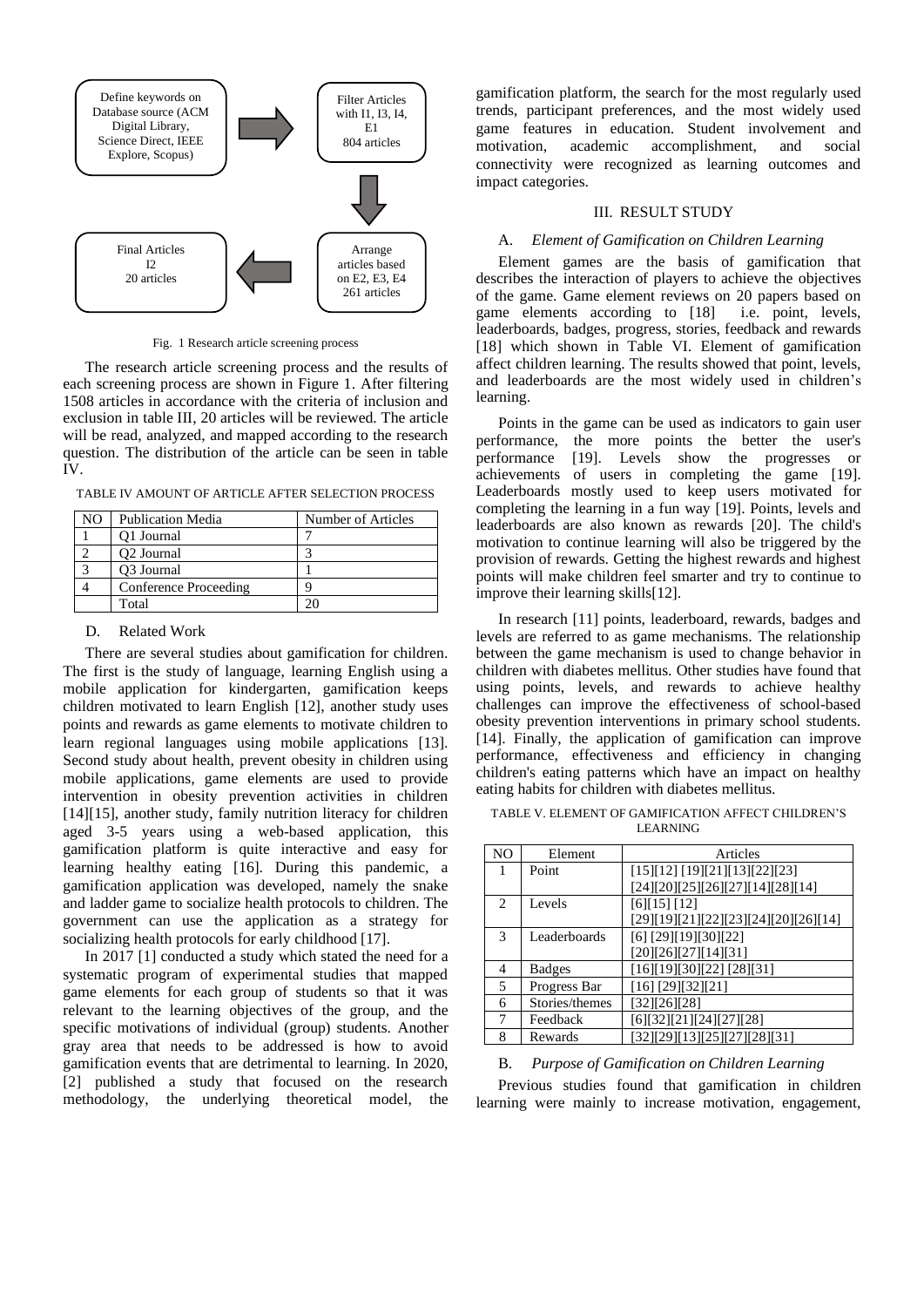enjoyment, and performance of children in the learning process. Learning using gamification makes children feel happy and comfortable (enjoyment) thus increasing their confidence and motivation in the learning [12], gamification can also boost student motivation and engagement [28]. In addition, gamification also increases children's interest in lessons.

Gamification can increase child's activity and engagement so that the learning process [22] increases participation [12], and the child's performance in the learning process [6], [19]. The results showed that gamification is widely used to increase motivation and engagement in children, as seen in Table V. Moreover, motivation and engagement are used as main purpose because children feel enjoy by the lessons which affect their learning performances.

| NO            | Purpose    | Articles                         |
|---------------|------------|----------------------------------|
|               | Motivation | [6] [15][16][12][29] [13][22]    |
|               |            | [24][20][25][27][14][28][14][31] |
| $\mathcal{D}$ | Enjoyment  | [12] [21]                        |
| 3             | Engagement | [6] [15][29][22] [21] [32]       |
|               |            | [30][23][28][31]                 |

TABLE VI. PURPOSE OF GAMIFICATION ON CHILDREN LEARNING

### C. *Gamification Technology for Children*

4 **Performance** [6] [19]

Various technologies are used in the implementation of gamification for children. The platform used will affect the efficiency of gamification used in the learning system. So that the environment for system implementation must be in accordance with the personality and emotions of the child [22]. The implementation of web-based usage is used for an alternative face-to-face approach, with the addition of web gamification to become more interactive so that it is useful as an educational tool and easily adapted for the learning process [16]. Mobile apps gamification is an innovative approach to children in the learning [13]. Gamification applications in mobile devices can have a major impact on the learning [21], it can also be used as a strategy to maintain social distance and facilitate learning during a pandemic. Augmented reality coupled with gamification will offer "enormous educational potential" [23]. Table VII shows type of technologies used in gamification for children. Web apps and mobile apps are the most widely used technologies.

|                          | Articles                 |
|--------------------------|--------------------------|
| Technology               |                          |
| Web Apps                 | [6][15][16][30][22][14]  |
| Mobile apps              | [12][29][13][21][19]     |
|                          | [24][20][26][28][14][31] |
| Android Apps             | [32][27]                 |
| Virtual Reality          | [29]                     |
| <b>Augmented Reality</b> | [29][23]                 |
| Desktop application      | [25][28]                 |

TABLE VII GAMIFICATION TECHNOCLOGY FOR CHILDREN

Gamification in learning and digital mobile devices are now commonly considered as strong teaching tools for youngsters. [33]. Based on review mobile applications are the most widely used technology in the implementation of gamification for children, 55% research articles or 11 articles out of 20 articles using mobile apps technology. The implementation of gamification with mobile apps is liked by children because it is more attractive and the existence of innovations in games is increasingly attractive to children, thereby increasing children's motivation in learning [16], [24], For some children, interacting with mobile applications is a fun process while learning various things [24].

#### IV. CONCLUSION

Gamification is used by children of all ages to aid in the learning process. Gamification was frequently used to assist learning and socializing about health protocols in youngsters during the pandemic. The goal of this study is to understand more about gamification in children's learning, including game elements, purposes, and technology. Based on the review, it is concluded that the purpose of gamification in children's learning is to increase motivation, enjoyment, involvement, and performance. The most widely used in game elements are point, levels, and leaderboards. For the technology, mobile apps are mainly used based on the previous studies.

Furthermore, several ideas are pleasant to be discuss in future study. First, information and analysis which elements are most suitable for children's psychological development and technological developments such as virtual reality. Second, it is necessary to conduct research on 3D virtual technology implemented on mobile devices in order to make it easier to use, more interactive and provide interesting visualizations. Finally, investigate the psychological impact of gamification components on children's personalities in order to improve motivation, engagement, enjoyment and learning performance.

#### **REFERENCES**

- [1] C. Dichev and D. Dicheva, *Gamifying education: what is known, what is believed and what remains uncertain: a critical review*, vol. 14, no. 1. International Journal of Educational Technology in Higher Education, 2017.
- [2] A. All, E. P. Nuñez Castellar, and J. Van Looy, "Towards a conceptual framework for assessing the effectiveness of digital gamebased learning," *Comput. Educ.*, vol. 88, pp. 29–37, 2015, doi: 10.1016/j.compedu.2015.04.012.
- [3] P. P. Yanti, Y. Rosmansyah, and B. Dabarsyah, "Serious Games for Children : A Systematic Literature Review," pp. 79–84, 2019.
- [4] S. Deterding, "Situated motivational affordances of game elements: A conceptual model," *CHI 2011 Work. "Gamification,"* no. January 2011, 2011, [Online]. Available: http://gamificationresearch.org/chi2011/papers.
- [5] M. Sailer and L. Homner, "The Gamification of Learning: a Metaanalysis," *Educ. Psychol. Rev.*, vol. 32, no. 1, pp. 77–112, 2020, doi: 10.1007/s10648-019-09498-w.
- [6] C. M. Chen, M. C. Li, and T. C. Chen, "A web-based collaborative reading annotation system with gamification mechanisms to improve reading performance," *Comput. Educ.*, vol. 144, no. March 2019, p. 103697, 2020, doi: 10.1016/j.compedu.2019.103697.
- [7] L. Ding, E. Er, and M. Orey, "An exploratory study of student engagement in gamified online discussions," *Comput. Educ.*, vol. 120,